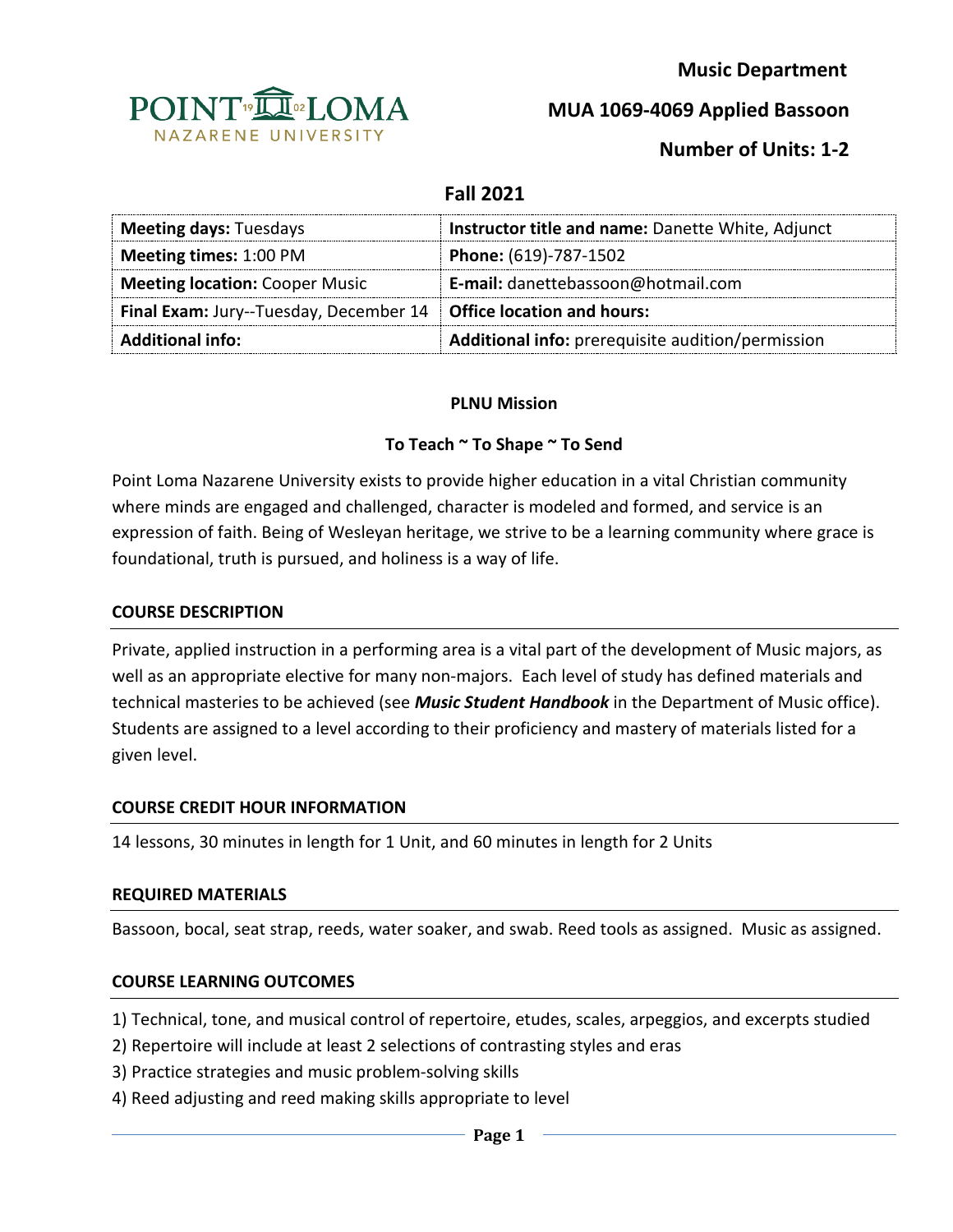### **FIRST ASSIGNMENT**

First assignment is to be returned to instructor prior to second lesson:

1) Watch a video of last jury and reflect on your progress. Identify at least 2 strengths you want to retain and 2 areas you want to continue to refine.

2) Write a short reflection of what your goals are for the semester and any strategies we can implement to help maximize our lessons together.

## **ASSESSMENT AND GRADING**

Lessons are graded weekly, based on preparedness of weekly assignments, and progress on longerterm assignments.

Weekly grades are 80% of Total Final Grade Jury Performance (Final Exam) 20% of Total Final Grade

Grading Scale:

| $A = 93 - 100$  | $C = 73 - 76$ |
|-----------------|---------------|
| $A = 92 - 90$   | $C = 70 - 72$ |
| $R + = 87 - 89$ | $D+=67-69$    |
| $B = 83 - 86$   | $D = 63 - 66$ |
| $B = 80 - 82$   | $D = 60 - 62$ |
| $C+=77-79$      | $F = 0.59$    |

#### **FINAL EXAMINATION**

Music majors, and non-music majors with a music scholarship: the final exam is a jury performance consisting of two (2) selections of contrasting styles and eras, plus designated technical elements graded in accordance with the music department jury rubric. Jury will be videoed.

Other non-music majors may perform a jury, or opt to perform the final exam at Wind Recital, consisting of two selections of contrasting style and eras, plus designated technical elements.

## **Fall 2021 Wind Jury—Tuesday, December 14, Time TBD**

#### **WIND RECITAL**

Music majors must perform on Wind Recital. Not performing counts as two (2) missed lessons. Nonmusic majors must attend, and are encouraged to perform. Non-music majors can substitute Wind Recital Performance for Jury Performance, and will be videoed and graded in accordance with music department jury rubric. **Fall 2021 Wind Recital—Tuesday, December 7, Time TBD**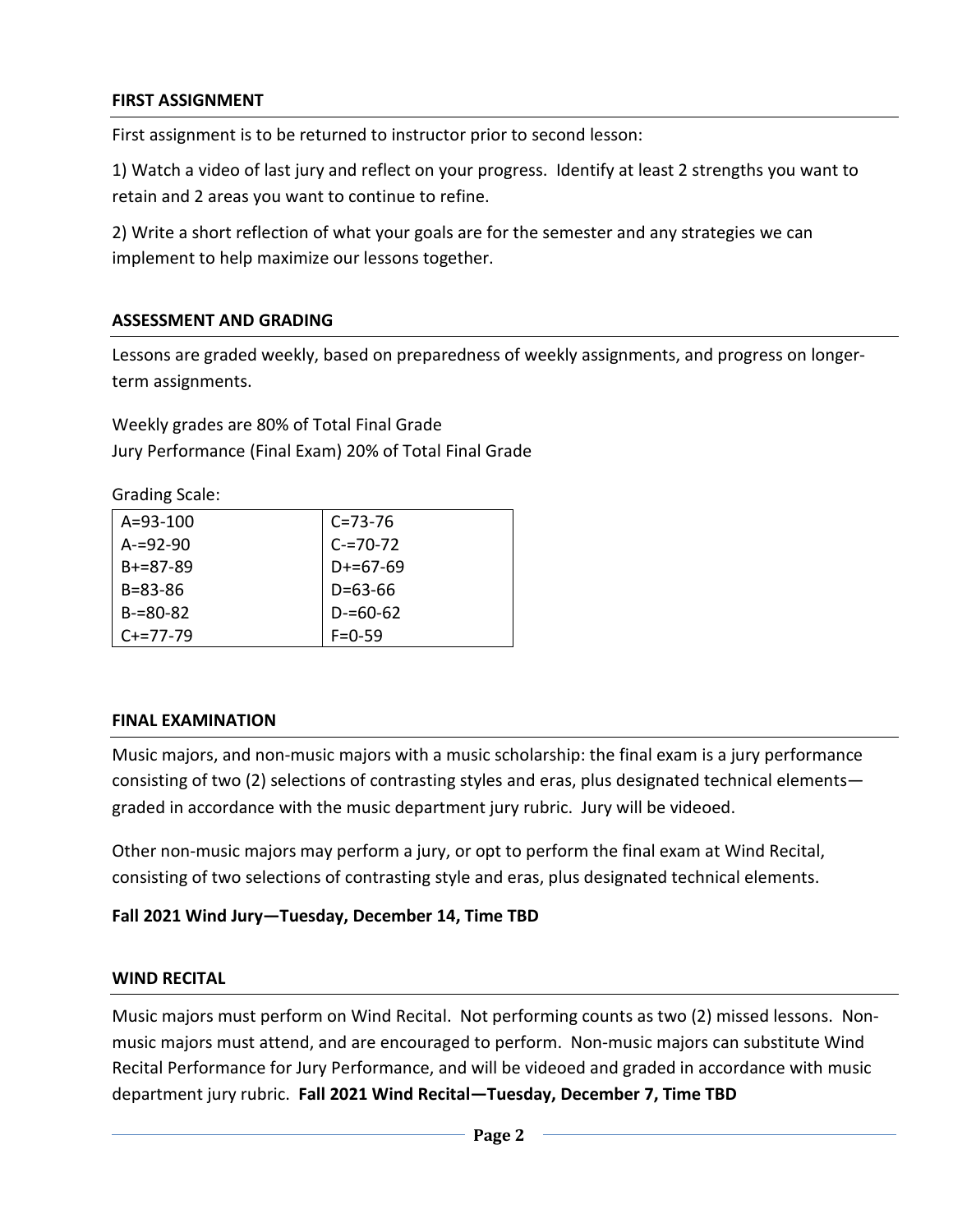Music majors must attend all four (4) instrumental forums per semester, and must perform on a minimum of one (1) forum per semester. Non-music majors must attend a minimum of one (1) instrumental forum per semester, are encouraged to attend more, and may elect to perform.

# **Fall 2021 Instrumental Forums—4:00-5:00 PM Mondays September 20 (Band Room), October 11 (Crill), November 8 & 29 (Band Room)**

#### **STUDENT RECITALS**

Music majors must perform on one (1) Student Recital per semester. Not performing counts as two (2) missed lessons. Non-music majors are encouraged to attend, and may elect to perform.

## **Fall 2021 Student Recitals—4:00 PM Mondays (Crill), October 4, November 15, December 6**

#### **REED MAKING ASSIGNMENT**

Learning to make reeds is part of playing bassoon. Music majors and non-music majors must make a designated number of reeds each semester. The required number depends on the starting skill level, and the requirement will increase each semester.

Instructor may present one or more masterclasses in reed making to aid student in completing the reed assignments. The masterclass sessions and/or reed outcomes are not graded, however adhering to the reed assignment deadlines is graded, and reed making requirements must be met to pass course.

#### **COURSE ATTENDANCE POLICY**

A no-show for a scheduled lesson will result in a failing grade for that lesson. If needing to miss a lesson, a cancellation notice must be texted to instructor a minimum of 2 hours in advance of the lesson time to prevent a no-show grade. Lessons with proper cancellation notice can be made up.

#### **PLNU COPYRIGHT POLICY**

Point Loma Nazarene University, as a non-profit educational institution, is entitled by law to use materials protected by the US Copyright Act for classroom education. Any use of those materials outside the class may violate the law.

#### **PLNU ACADEMIC HONESTY POLICY**

Students should demonstrate academic honesty by doing original work and by giving appropriate credit to the ideas of others. Academic dishonesty is the act of presenting information, ideas, and/or concepts as one's own when in reality they are the results of another person's creativity and effort. A